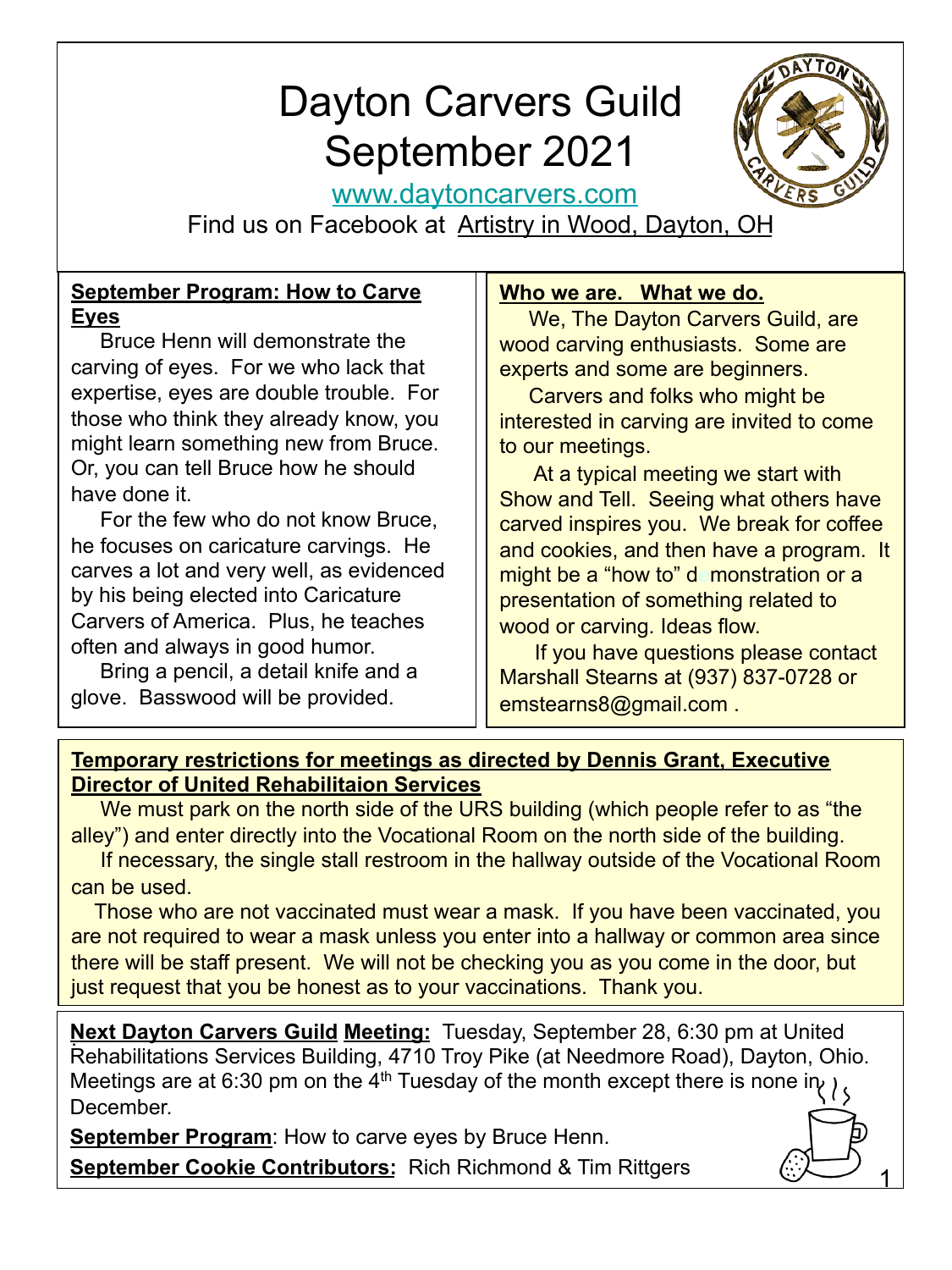## **Your Newsletter Contributions are Invited**

 If you had a good class or found something interesting, write an article and give it to me or, just tell me about it and I'll write it. That's what folks like to read. Reach me, Marshall Stearns, at emstearns8@gmail.com or 937 837-0728

## **Would you handle the 50/50 Raffle?**

 Don Stevenson has done this but it interferes with his meeting photography. It's easy and everyone smiles when they see you. Say YES.

## **Carvers Luncheon at Marion's**

 The fringe collection of carvers who dined at Marion's voted to have all the folks not there to do all the work. You will be given your assignments at the next Dayton Carvers meeting.

 The carvers, friends and grandchildren meet for lunch every first Wednesday of the month at Marion's North Piazza. Join us if you can. We start at about noon. Marion's North is at 3443 North Dixie Drive in Dayton.

 To those not familiar with your new newsletter writer, you can't believe everything writ. This is your last warning.

## **At the August Meeting**

 We had two new carvers. Remember their names: Mandy Hummel and Jerry Sowder.

 Jerry Sowder won the Show & Tell drawing and chose a carving knife.

 Terry Borger won \$12 in the 50/50 drawing. She said, "First time that's ever happened!"

## **A change in who writes the newsletter**

 Jan Fader has handled the newsletter for over two years. It's a big job and, Jan, we truly appreciate you for having done it. We also appreciate your work on Artistry in Wood.

 For those who don't know me, I'm Marshall Stearns. I'm happy to resume the newsletter. I will have some fun with it so don't expect a "just the facts" fact sheet. It will be written directly from me to you, the DCG members but I'll try to keep it sufficiently decorous for the outside world. Being a chip carver, I like patterns and wobbly repetitions. Chip carving is like poetry and you will see that in text here. Be on your toes for it.

 Jan will still be working on the newsletter, doing things not well done by me or my web server, like address labels and emailing the newsletters

## **Dayton Carvers Guild**

President - Terry Borger Vice President - Ken Williams Secretary - Barb Belcher Treasurer - Barb Belcher Newsletter Editor – Marshall Stearns Email Newsletter - Jan Fader Video Librarian - Ray Kunz Refreshments - Barb Belcher 50/50 Raffle - Don Stephenson Show & Tell Raffle - Terry Borger Boy Scout Carving - Joe Lehman Room Setup/Teardown - Dick Belcher Club Photographers - Don Stephenson, Lee Puckett Historian - Rick Morgan Website Editor - Don Mertz Website Liaison - Marshall Stearns Web Master - Carole Williams